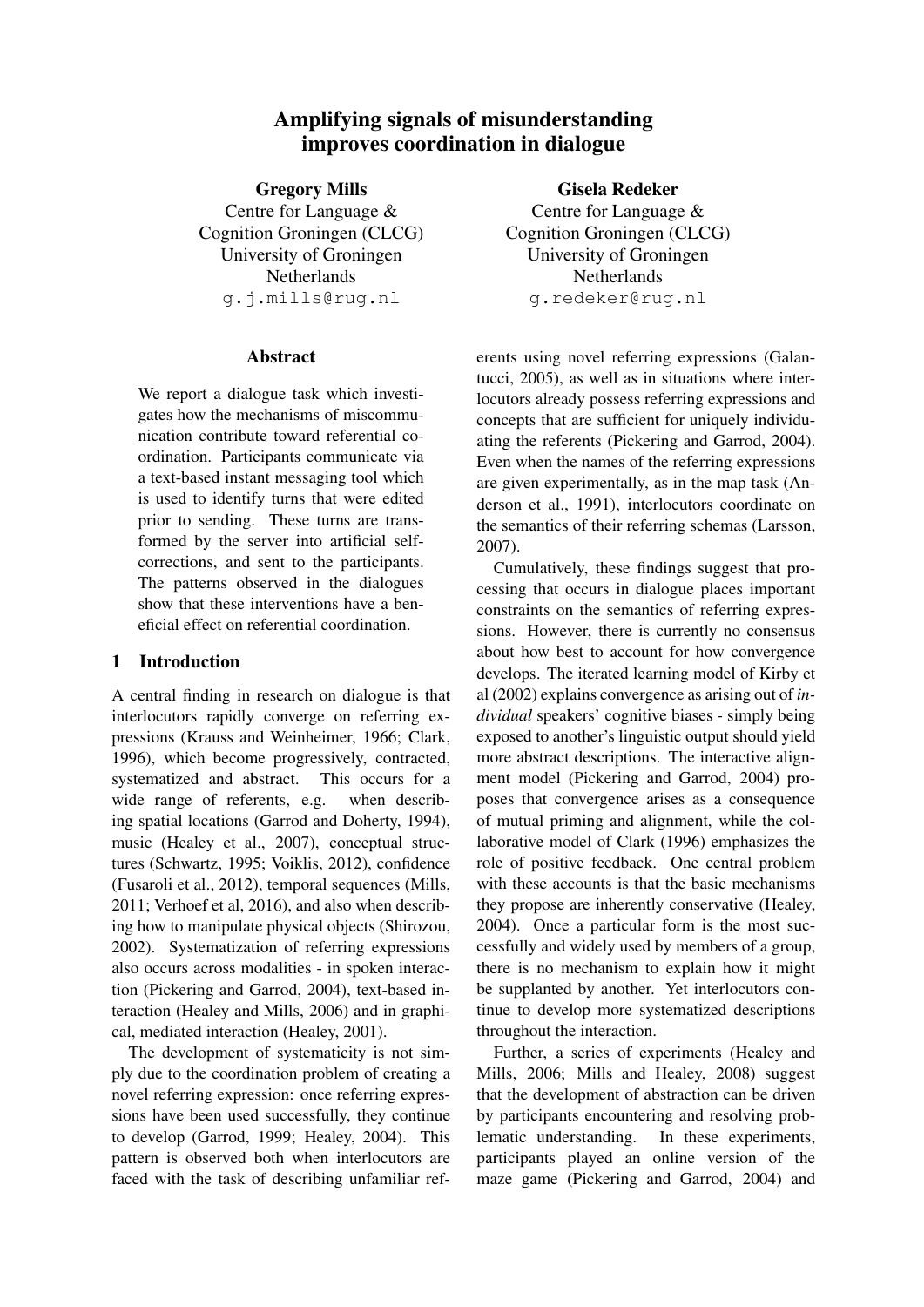communicated via an experimental chat-tool which inserts artificial clarification requests into the interaction. The clarification requests appear, to participants, to originate from each other. For example in the following conversation between two participants A and B , the second turn "row?" is an artificial turn produced by the server, but appears to originate from participant B.

```
A: Go to the 3rd row 1st box
B: row? (produced by the server)
A: yeah from the top
```
When participants received these interventions, they produced less abstract descriptions. However, once the interventions stopped, participants subsequently used more abstract descriptions than participants who had received no interventions (Mills, 2015).

In a subsequent experiment (Healey, Mills, Eshghi, 2013) , this methodology was used to automatically detect naturally occurring clarification requests and transform them into more severe signals of miscommunication. For example in the following conversation between two participants A and B, B's clarification request "5th?" is intercepted and transformed into "what?" and sent to A.

```
A: go to the 5th row 2nd square
B: 5th? (intercepted by server)
B: what? (transformed turn sent to B)
A: yeah from the top
```
Notice that this transformation reduces the diagnostic specificity of the clarification request; A has less evidence of B's level of (mis)understanding. Since there is an expectation that a conversational partner should provide diagnostic information that is sufficient to resolve misunderstanding (Clark, 1996), this manipulation makes it appear to A that B is experiencing more difficulty than is actually the case. Participants who received these artificially amplified clarification requests also converged on more abstract descriptions than participants in a baseline condition.

Taken together, these results suggest that (1) When interlocutors encounter problematic understanding, they initially decrease the level of abstraction of their referring expressions, allowing them to identify and diagnose the nature of the

misunderstanding, and (2) Once the problem has been resolved, this subsequently allows the participants to coordinate on even more abstract and systematized referring expressions.

However, these experiments have focused solely on "trouble" that is signalled in clarification requests about the content of another's turns, i.e. in "other-initiated" repair (Schegloff, 2007). It is currently unclear whether negative evidence in self-repair might also have an effect on the development of abstract referring conventions.

# 2 Method

To investigate in closer detail how negative evidence might contribute toward convergence, we report a variant of the maze-task. Here too, participants communicate with each other via an experimental chat tool which automatically transforms participants' private turn-revisions into public self-repairs that are made visible to the other participant. For example, if a participant, A types:

A: Now go to the square on the left, next to the big block on top

and then before sending, A revises the turn to:

A: Now go to the square on the left, next to the third column

The chat server automatically detects the left-most boundary of the edited portion of the turn and inserts a hesitation marker (e.g. "umm" or "uhhh" immediately preceding the revision), followed by the text that was deleted. This would yield the following turn, sent to B: :

A: Now go to the square on the left, next to the big block on top umm..I meant next to the third column

Two self-repair formats were used:

- A: original turn + hesitation marker + reformulated turn
- A: original turn + hesitation marker + ''I meant'' + reformulated turn